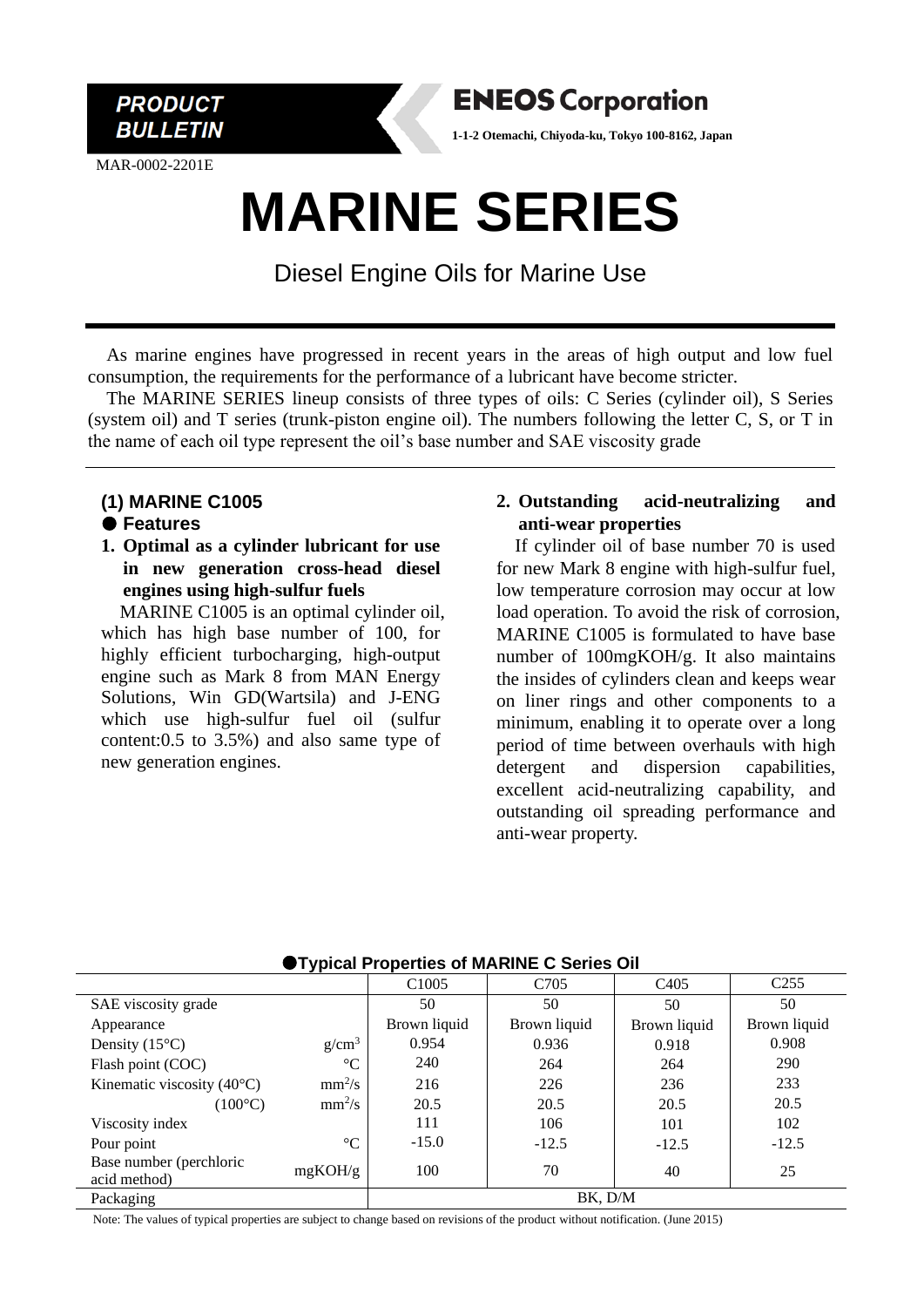## **(2) MARINE C705**

## **Features**

**1. Optimal as a cylinder lubricant for use in cross-head diesel engines**

MARINE C705 demonstrates superior performances using high-viscosity heavy fuel oil in large high-supercharged, high-output engines such as those from MAN Energy Solutions, Win GD (Wartsila) and J-ENG.

## **2.Outstanding acid-neutralizing and anti-wear properties**

With high detergent and dispersion capabilities, excellent acid-neutralizing capability, and outstanding oil spreading performance and anti-wear property, MARINE C705 keeps the insides of cylinders clean and keeps wear on liner rings and other components to a minimum, enabling it to operate over a long period of time between overhauls.

## **(3) MARINE C405**

## **Features**

**1. Optimal as a cylinder lubricant for use in cross-head diesel engines using lowsulfur fuels**

MARINE C405 is an optimal cylinder oil when using marine diesel fuel or low-sulfur heavy fuel (sulfur content : less than 0.5%).

**2. Outstanding acid-neutralizing and anti-wear properties** 

MARINE C405 indicates high detergent and dispersion capabilities, excellent acid-neutralizing capability, outstanding oil spreading performance and anti-wear property, while holding down the base number to 40mgKOH/g, because the high base number of MARINE C705 becomes superfluous when low-sulfur-fuel is used. It maintains the insides of cylinders clean and keeps wear on liner rings and other components to a minimum, enabling it to operate over a long period of time between overhauls.

## **3. Approval from main engine licenser**

MARINE C405 is approved by main engine licenser, MAN Energy Solutions, Win GD (Wartsila) and J-ENG, as diesel engine oil for low-sulfur heavy fuel.

## **(4) MARINE C255**

## **Features**

**1. Optimal as a cylinder lubricant for use in cross-head diesel engines using very low- sulfur fuels**

MARINE C255 is an optimal cylinder oil when using marine diesel fuel or very low-sulfur heavy fuel (sulfur content : less than 0.1%).

## **2. Outstanding acid-neutralizing and anti-wear properties**

MARINE C255 indicates high detergent and dispersion capabilities, excellent acid-neutralizing capability, outstanding oil spreading performance and anti-wear property, while holding down the base number to 25mgKOH/g. It maintains the insides of cylinders clean and keeps wear on liner rings and other components to a minimum, enabling it to operate over a long period of time between overhauls.

## **3. Approval from main engine licenser**

MARINE C255 is approved by main engine licenser, MAN Energy Solutions and J-ENG, as diesel engine oil for very low-sulfur heavy fuel.

## **(5) MARINE C504**

## **Features**

## **1. Optimal as a cylinder lubricant for use in trunk-piston diesel engines**

MARINE C504 demonstrates superior performances as cylinder oil for use in large and medium-sized trunk-piston engines. MARINE C504 is the best to use for trunk-piston engines made by Hanshin Diesel using heavy fuel oil.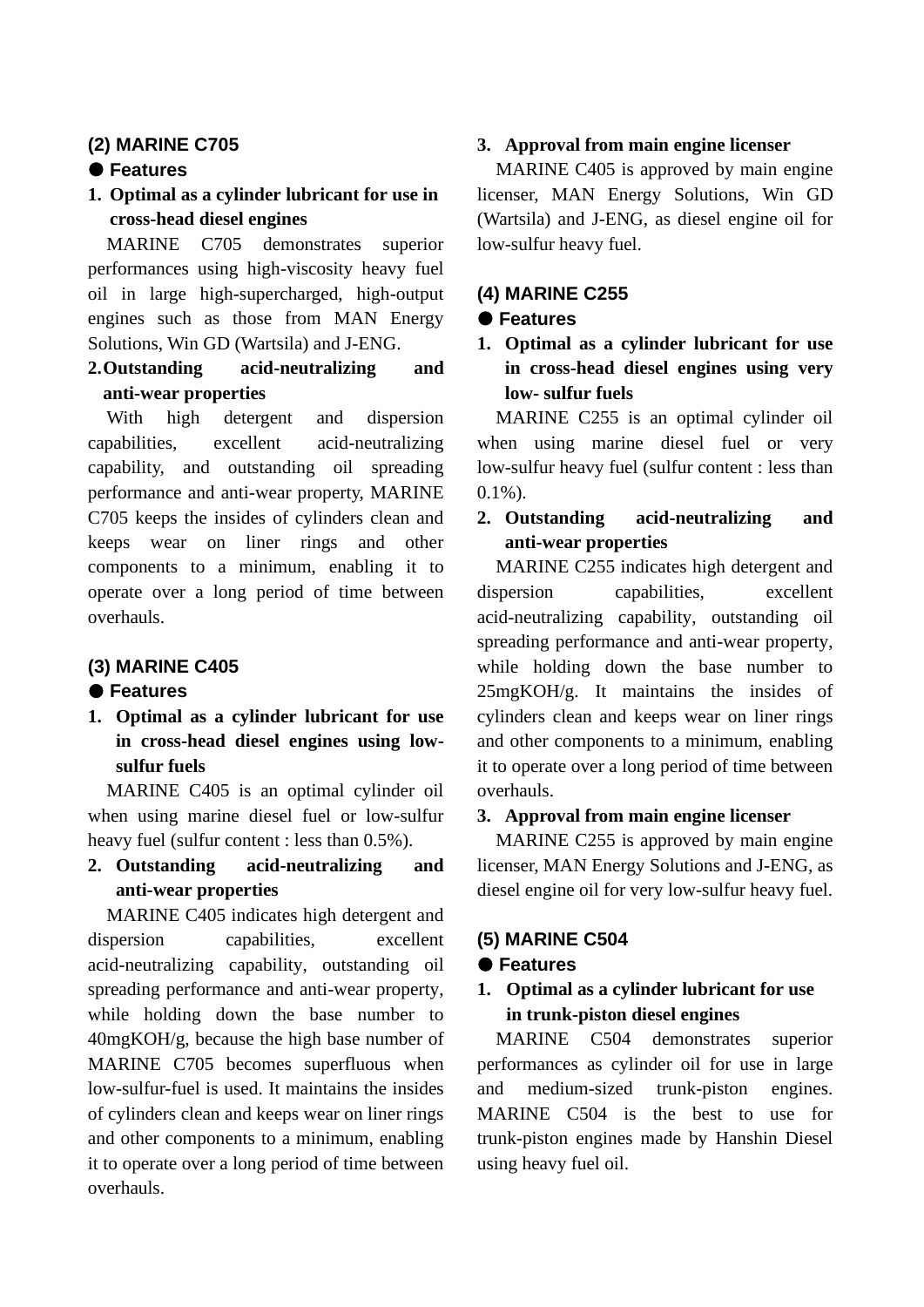## **2. Outstanding anti-corrosive and detergent properties**

MARINE C504, which prevents corrosion and wear in engine parts and has outstanding detergent and dispersive properties, helps prevent adhesion of pistons and cylinders due to deposits including combustion products and unburned hydrocarbons. It prolongs the life of engine parts.

## **(6) MARINE S20, MARINE S30**

- **Features**
- **1. Oils exclusively for use in cross-head engine systems**

MARINE S contains carefully selected antioxidants, detergents and dispersants, exclusively for use in cross-head engine systems. It features outstanding thermal resistance and water resistance in addition to high levels of acid-neutralization and soot dispersancy characteristics.

## **2. Outstanding detergent and dispersive properties**

MARINE S maintains outstanding detergent and dispersive properties when it is mixed with cylinder drip oil and its viscosity and base number are increased. It prolongs the life of engine parts.

## **(7) MARINE T303, T304, T403, T404, T504**

- **Features**
- **1. High-base-number engine oil for trunk-piston engines**

MARINE T demonstrates outstanding performances in trunk-piston engines for use with heavy fuel oil. MARINE T has high base number (30-50 BN) and demonstrates outstanding acid-neutralizing property and detergency.

| <b>OTypical Properties of MARINE C 504</b> |                 |                      |  |  |
|--------------------------------------------|-----------------|----------------------|--|--|
| SAE viscosity grade                        |                 | 40                   |  |  |
| Appearance                                 |                 | Dark brown<br>liquid |  |  |
| Density $(15^{\circ}C)$                    | $g/cm^3$        | 0.928                |  |  |
| Flash point (COC)                          | $^{\circ}C$     | 240                  |  |  |
| Kinematic viscosity $(40^{\circ}C)$        | $mm^2/s$        | 157                  |  |  |
| $(100^{\circ}C)$                           | $mm^2/s$        | 15.3                 |  |  |
| Viscosity index                            |                 | 98                   |  |  |
| Pour point                                 | $\rm ^{\circ}C$ | $-10.0$              |  |  |
| Base number (perchloric<br>acid method)    | mgKOH/g         | 50                   |  |  |
| Packaging                                  |                 | BK. D/M              |  |  |

Note: The values of typical properties are subject to change based on revisions of the product without notification. (August 2013)

|                         |             | S <sub>20</sub> | S <sub>30</sub> |
|-------------------------|-------------|-----------------|-----------------|
| SAE viscosity grade     |             | 20              | 30              |
|                         |             | Yellow          | Yellow          |
| Appearance              |             | liquid          | liquid          |
| Density $(15^{\circ}C)$ | $g/cm^3$    | 0.884           | 0.895           |
| Flash point (COC)       | $^{\circ}C$ | 242             | 268             |
| Kinematic viscosity     | $mm^2/s$    | 71.4            | 109             |
| $(40^{\circ}C)$         |             |                 |                 |
| $(100^{\circ}C)$        | $mm^2/s$    | 9.03            | 11.8            |
| Viscosity index         |             | 100             | 96              |
| Pour point              | $^{\circ}C$ | $-15.0$         | $-12.5$         |
| Base number             | mgKOH/      |                 |                 |
| (perchloric acid        |             |                 |                 |
| method)                 | g           |                 |                 |
| Packaging               |             |                 | BK. D/M. P/L    |

### **Typical Properties of MARINE S Series Oil**

Note: The values of typical properties are subject to change based on revisions of the product without notification. (August 2013)

## **2. Outstanding anti-wear property and good water resistance**

MARINE T helps prevent corrosion and wear in engine parts. It also has good water separation and water-resistant properties.

MARINE T is used as oil in mid-to high-speed trunk-piston diesel engines and as system oil in large, low-speed diesel engines. With medium and low base numbers (20, 13 BN), it demonstrates outstanding acid-neutralizing and detergency. MARINE T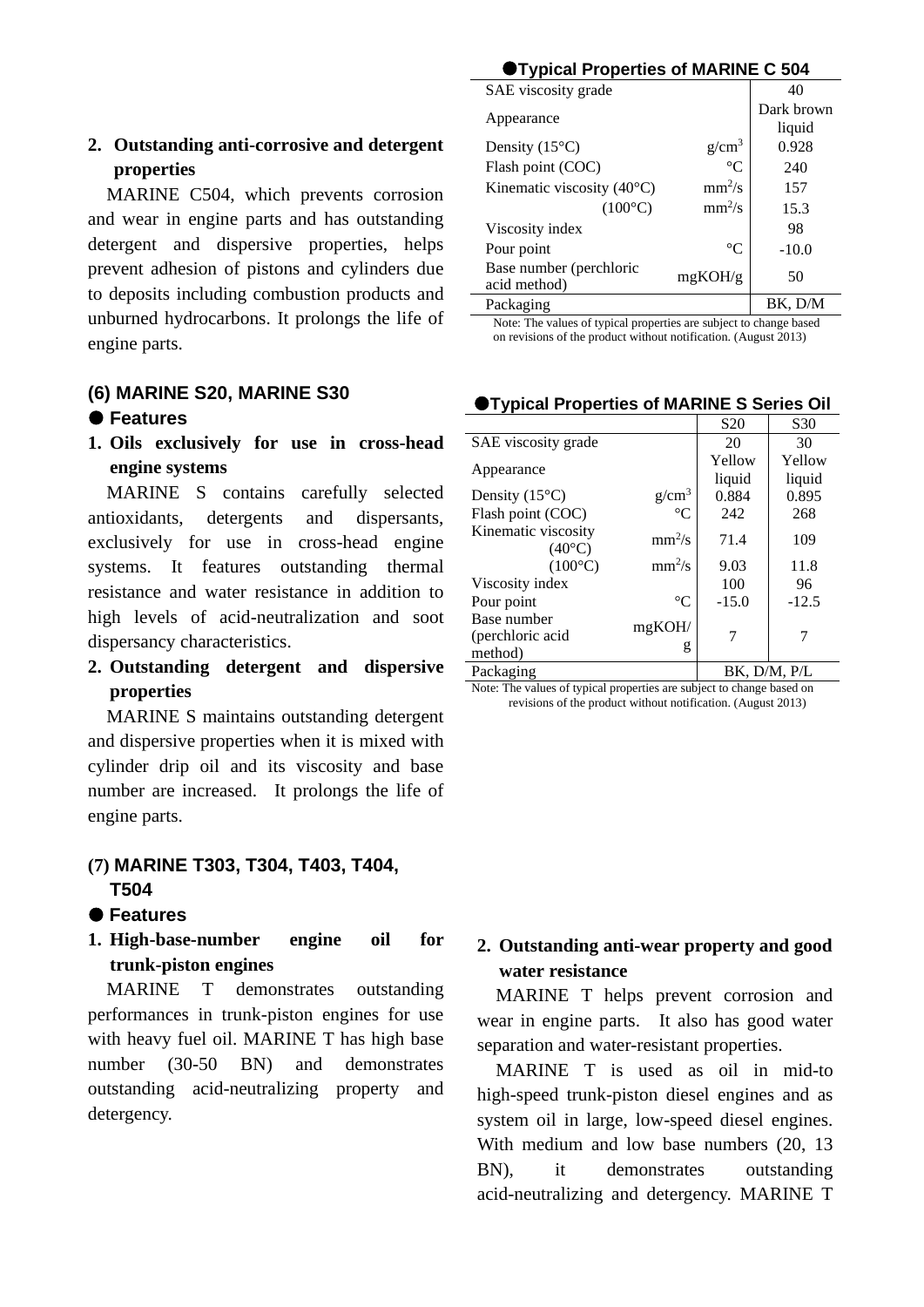helps prevent corrosion, ring stick and wear in engine parts, keeps engines clean, and provides smooth lubrication.

| <u>I Typical Floperies of MARINE T Series Off</u> |                   |                        |                  |                   |                        |                         |
|---------------------------------------------------|-------------------|------------------------|------------------|-------------------|------------------------|-------------------------|
|                                                   |                   | T <sub>30</sub> 3      | T <sub>304</sub> | T <sub>40</sub> 3 | T404                   | T <sub>504</sub>        |
| SAE viscosity grade                               |                   | 30                     | 40               | 30                | 40                     | 40                      |
| Appearance                                        |                   | <b>Brown</b><br>liquid | Auburn<br>liquid | Auburn<br>liquid  | <b>Brown</b><br>liquid | Dark<br>brown<br>liquid |
| Density $(15^{\circ}C)$                           | g/cm <sup>3</sup> | 0.905                  | 0.907            | 0.907             | 0.913                  | 0.919                   |
| Flash point (COC)                                 | $\rm ^{\circ}C$   | 260                    | 262              | 242               | 258                    | 256                     |
| Kinematic viscosity $(40^{\circ}C)$               | $mm^2/s$          | 91.0                   | 137              | 92.0              | 133.5                  | 129.4                   |
| $(100^{\circ}C)$                                  | $mm^2/s$          | 10.9                   | 14.4             | 11.2              | 14.4                   | 14.2                    |
| Viscosity index                                   |                   | 105                    | 104              | 107               | 106                    | 108                     |
| Pour point                                        | $\rm ^{\circ}C$   | $-15.0$                | $-15.0$          | $-12.5$           | $-12.5$                | $-12.5$                 |
| Base number (perchloric acid<br>method)           | mgKOH/g           | 30                     | 30               | 40                | 40                     | 50                      |
| Packaging                                         |                   |                        | BK, D/M, P/L     | D/M               |                        | BK, D/M                 |

## **Typical Properties of MARINE T Series Oil**

Note: The values of typical properties are subject to change based on revisions of the product without notification. (August 2013)

## **(8) MARINE T203, T204, T102, T103, T104**

## **Features**

## **1. Mid-base-number engine oil for trunk-piston engines**

MARINE T is used as oil in mid-to high-speed trunk-piston diesel engines and as system oil in large, low-speed diesel engines.

With medium and low base numbers (20,

13 BN), it demonstrates outstanding acid-neutralizing and detergency. MARINE T helps prevent corrosion, ring stick and wear in engine parts, keeps engines clean, and provides smooth lubrication.

| $\blacksquare$ i ypical i Toperues of MARTINE Troenes OII |                 |                  |                  |                  |                  |                  |
|-----------------------------------------------------------|-----------------|------------------|------------------|------------------|------------------|------------------|
|                                                           |                 | T <sub>203</sub> | T <sub>204</sub> | T <sub>102</sub> | T <sub>103</sub> | T <sub>104</sub> |
| SAE viscosity grade                                       |                 | 30               | 40               | 20               | 30               | 40               |
|                                                           |                 | <b>Brown</b>     | <b>Brown</b>     | <b>Brown</b>     | Brown            | <b>Brown</b>     |
| Appearance                                                |                 | liquid           | liquid           | liquid           | liquid           | liquid           |
| Density $(15^{\circ}C)$                                   | $g/cm^3$        | 0.899            | 0.902            | 0.892            | 0.894            | 0.898            |
| Flash point (COC)                                         | $\rm ^{\circ}C$ | 250              | 258              | 240              | 258              | 262              |
| Kinematic viscosity $(40^{\circ}C)$                       | $mm^2/s$        | 95.0             | 139.2            | 57.5             | 97.9             | 146.3            |
| $(100^{\circ}C)$                                          | $mm^2/s$        | 11.0             | 14.4             | 7.86             | 11.5             | 14.6             |
| Viscosity index                                           |                 | 102              | 101              | 100              | 100              | 99               |
| Pour point                                                | $\rm ^{\circ}C$ | $-22.5$          | $-22.5$          | $-25.0$          | $-22.5$          | $-22.5$          |
| Base number (perchloric acid<br>method)                   | mgKOH/g         | 20               | 20               | 13               | 13               | 13               |
| Packaging                                                 |                 |                  |                  | BK. D/M. P/L     |                  |                  |

## **Typical Properties of MARINE T Series Oil**

Note: The values of typical properties are subject to change based on revisions of the product without notification. (August 2013)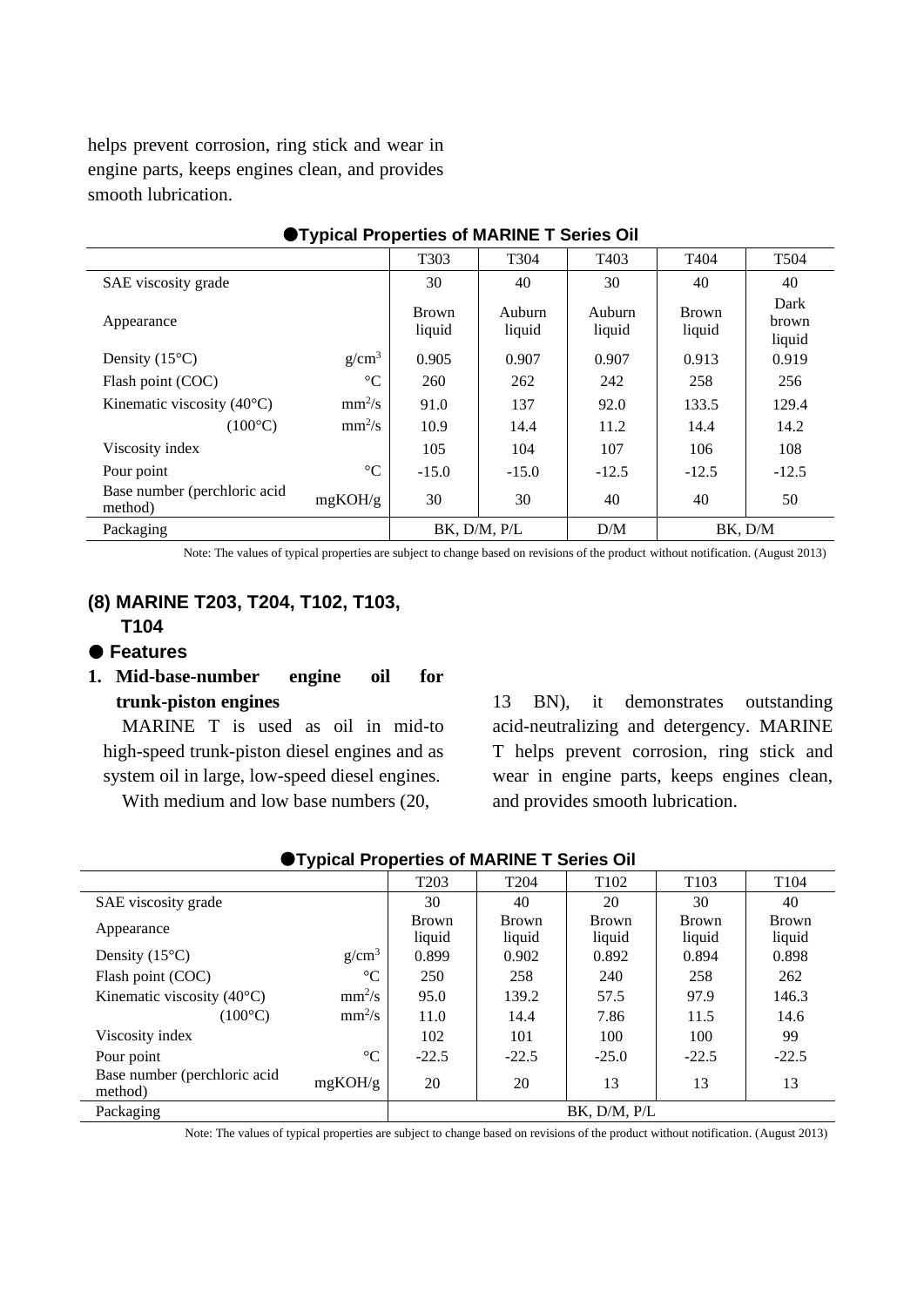#### **2. Extend the life of engine parts**

MARINE T prevents ring-sticking and carbon deposition due to the performance of heavy-duty(HD) type diesel engine oil. It has also good water separation and water-resistant



MARINE C1005, MARINE C705, MARINE C504, MARINE S30, MARINE S20, MARINE T404, MARINE T403, MARINE T304, MARINE T303, MARINE T204, MARINE T203, MARINE T104, MARINE T103, MARINE T102

| Composition:                     | Base Oil, Additives                                                                           |  |  |
|----------------------------------|-----------------------------------------------------------------------------------------------|--|--|
| Precautionary pictograms:        | Not applicable                                                                                |  |  |
| Signal word:                     | Not applicable                                                                                |  |  |
| <b>Hazard Statement:</b>         | Not applicable                                                                                |  |  |
| <b>Precautionary Statements:</b> | · Do not handle until all safety precautions have been read and understood.                   |  |  |
| <b>Prevention</b>                | • Wear protective gloves/protective clothing/eye protection/face protection.                  |  |  |
|                                  | • Do not allow the eyes to become exposed to the product. Do not swallow the product.         |  |  |
|                                  | • Wash hands thoroughly after handling.                                                       |  |  |
|                                  | · Do not eat, drink or smoke when using this product.                                         |  |  |
| Response                         | · IF SWALLOWED: Immediately call a POISON CENTER or doctor/physician.                         |  |  |
|                                  | · IF SWALLOWED: Rinse mouth. Do NOT induce vomiting.                                          |  |  |
|                                  | If the eyes are exposed to the product: Rinse the eyes with plenty of running water and       |  |  |
|                                  | immediately contact a physician.                                                              |  |  |
|                                  | • IF ON SKIN: Wash with plenty of soap and water.                                             |  |  |
| <b>Storage</b>                   | • The product must be stored in a cool, well-ventilated location where it will not be exposed |  |  |
|                                  | to direct sunlight.                                                                           |  |  |
|                                  | • Containers that have been opened must be tightly sealed.                                    |  |  |
| <b>Disposal</b>                  | · Dispose of contents/container in accordance with local/regional/national/international      |  |  |
|                                  | regulations.                                                                                  |  |  |
|                                  | • If there are any doubts about proper methods of handling the product, contact the point of  |  |  |
|                                  | purchase before proceeding with usage.                                                        |  |  |

properties.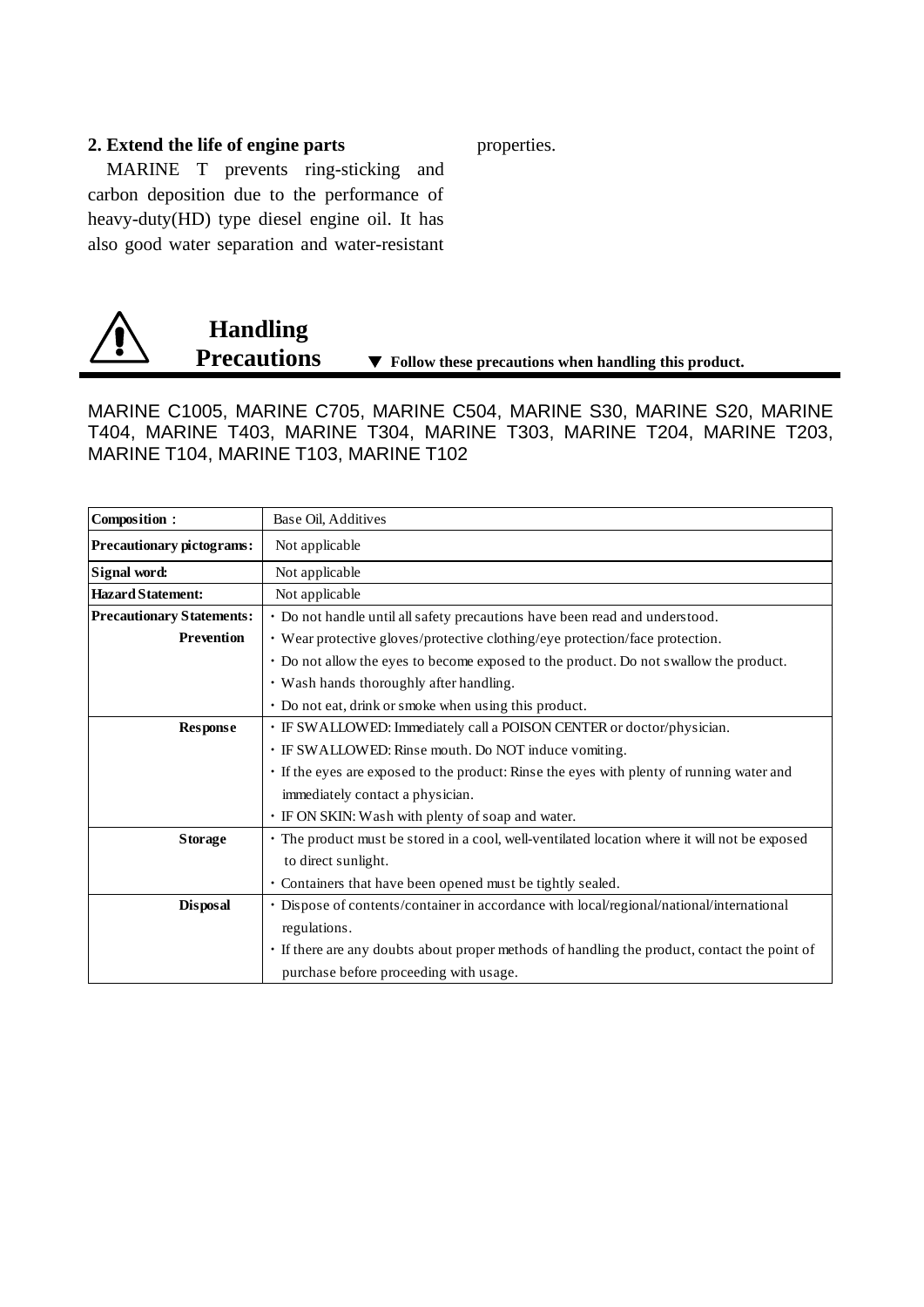

## **Handling**

| Composition:                     | Base Oil, Additives                                                                           |
|----------------------------------|-----------------------------------------------------------------------------------------------|
| <b>Precautionary pictograms:</b> |                                                                                               |
| Signal word:                     | Warning                                                                                       |
| <b>Hazard Statement:</b>         | May cause allergic skin reaction                                                              |
| <b>Precautionary Statements:</b> | · Do not handle until all safety precautions have been read and understood.                   |
| <b>Prevention</b>                | • Wear protective gloves/protective clothing/eye protection/face protection.                  |
|                                  | • Do not allow the eyes to become exposed to the product. Do not swallow the product.         |
|                                  | · Contaminated work clothing should not be allowed out of the workplace.                      |
|                                  | · Avoid breathing dust/fume/gas/mist/vapours/spray.                                           |
|                                  | · Wash hands thoroughly after handling.                                                       |
|                                  | · Do not eat, drink or smoke when using this product.                                         |
| <b>Response</b>                  | · IF SWALLOWED: Immediately call a POISON CENTER or doctor/physician.                         |
|                                  | · IF SWALLOWED: Rinse mouth. Do NOT induce vomiting.                                          |
|                                  | · If the eyes are exposed to the product: Rinse the eyes with plenty of running water and     |
|                                  | immediately contact a physician.                                                              |
|                                  | • IF ON SKIN: Wash with plenty of soap and water.                                             |
|                                  | · Take off contaminated clothing and wash before reuse.                                       |
|                                  | · If skin irritation or a rash occurs: Get medical advice/attention.                          |
| <b>Storage</b>                   | • The product must be stored in a cool, well-ventilated location where it will not be exposed |
|                                  | to direct sunlight.                                                                           |
|                                  | · Containers that have been opened must be tightly sealed.                                    |
| <b>Disposal</b>                  | · Dispose of contents/container in accordance with local/regional/national/international      |
|                                  | regulations.                                                                                  |
|                                  | · If there are any doubts about proper methods of handling the product, contact the point of  |
|                                  | purchase before proceeding with usage.                                                        |

## MARINE C405, MARINE C255